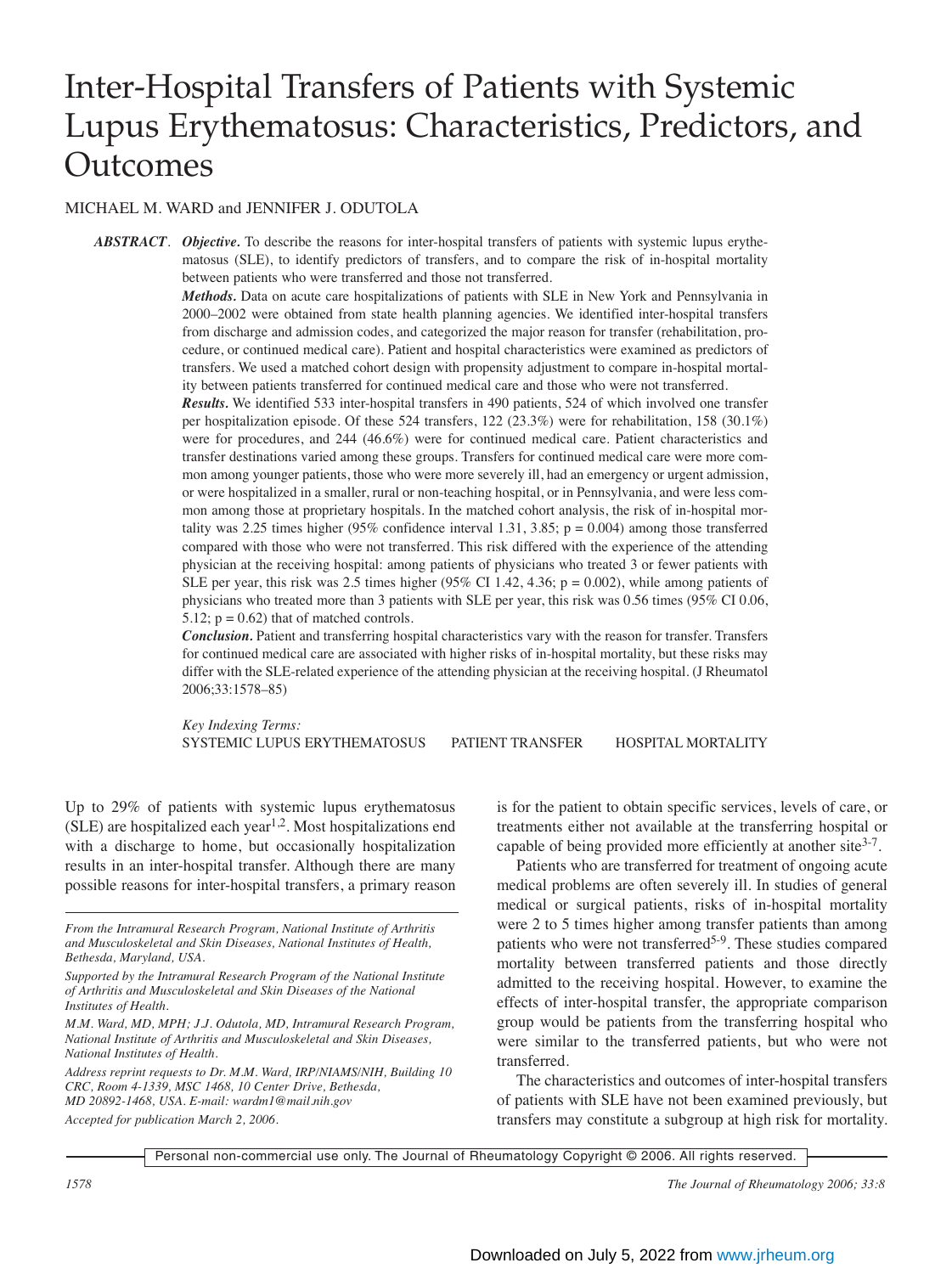Given our recent findings suggesting that the risk of in-hospital mortality of patients with SLE is inversely related to the volume of inpatients with SLE cared for by the attending physician, we sought to learn if physician volume was also associated with risks of mortality among transfer patients, or if hospital volume was associated with patient outcomes<sup>10</sup>. If outcomes vary among physicians or hospitals, it would be important to know if existing patterns of inter-hospital transfers preferentially involve transfers to physicians or hospitals with better outcomes. We examined these questions, the clinical diagnoses associated with transfers, and predictors of transfers, in a population-based study of patients with SLE.

## **MATERIALS AND METHODS**

*Sources of data.* Data for patients hospitalized in New York or Pennsylvania in 2000–2002 were obtained from the New York State Department of Health Statewide Planning and Research Cooperative System and the Pennsylvania Health Care Cost Containment Council. All acute-care, nonfederal hospitals are mandated to provide these agencies with a discharge abstract for each patient. The abstracts were prepared from medical and billing records by trained abstractors. Abstracts included information on demographic characteristics, admitting diagnosis [defined as the reason for admission, by International Classification of Diseases, Ninth Revision, Clinical Modification (ICD-9-CM) codes<sup>11</sup>], principal discharge diagnosis (defined as the condition chiefly responsible for the hospitalization), additional discharge diagnoses (up to 8 in Pennsylvania and up to 14 in New York), major procedures, source of admission (e.g., physician referral, transfer from a hospital), type of admission (elective, urgent, emergency), disposition (e.g., discharge home, discharge to another hospital, death), hospital identifier, and attending physician identifier (by license number). The attending physician was defined in both datasets as the physician primarily responsible for the patient during the hospitalization. Each dataset also included unique patient identifiers, which allowed identification of repeated hospitalizations. Information on the type of hospital unit (e.g, intensive care unit, general medical floor) to which the patient was admitted was not available.

Before being released publicly, the data were subjected to extensive reliability and consistency checks, and data fields with excessive error rates were returned for correction<sup>12,13</sup>. To protect confidentiality, patients were anonymous, and comparison of discharge abstracts with medical records was not possible. However, reabstraction studies of the Pennsylvania data demonstrated high concordance of diagnoses with the correct diagnosis-related group  $codes<sup>13</sup>$ .

For this study, we identified all acute-care hospitalizations of patients age 18 years or older who had SLE (ICD-9-CM 710.0) as any of their discharge diagnoses. From these 40,668 hospitalizations (23,197 in New York and 17,471 in Pennsylvania), we excluded 2671 hospitalizations related to childbirth and those for which patient identifiers were missing. The remaining subset included 37,997 elective, urgent, or emergency hospitalizations in 18,495 patients (10,674 in New York and 7821 in Pennsylvania). Among these hospitalizations, we identified transfers by matching disposition codes indicating a transfer with admission codes indicating acceptance of a transfer, by month, year, and day of week (in New York) or by quarter, year, and day of week (in Pennsylvania). Using this process, we identified 533 inter-hospital transfers.

The National Institutes of Health Office of Human Subjects Protection determined that the protocol was exempt from human subjects review. *Study variables.* Information on patient age, sex, race, and medical insurance was included in the discharge abstracts. Medical insurance status was categorized as private insurance, Medicare, public insurance other than Medicare, no insurance, or unknown type, based on the expected principal source of payment. Patient income was estimated using the median household income of the ZIP code of residence, based on the 2000 U.S. Census. Information on specific manifestations of SLE and comorbid medical conditions was derived

from the discharge diagnoses, and was used to compute the SLE Comorbidity Index14. The SLE Comorbidity Index is a weighted sum of 14 medical conditions, developed for use with administrative data as a disease-specific measure of severity of illness. It has been shown to predict in-hospital mortality and to discriminate risks accurately among patients $14$ .

Physician volume was categorized into 3 groups, based on the average annual number of urgent or emergency hospitalizations of patients with SLE for which each physician was the attending of record over the 3-year period: less than one hospitalization per year (low volume), 1–3 hospitalizations per year (moderate volume), or more than 3 hospitalizations per year (high volume)<sup>10</sup>. Hospital volume was computed as the average annual number of emergency or urgent hospitalizations of patients with SLE over the 3-year study period. High volume hospitals were considered those with more than 50 hospitalizations of patients with SLE per year<sup>15</sup>. Each hospital was also classified by location (urban if located within a Standard Metropolitan Statistical Area, or rural), number of beds (fewer than 100, 100–299, 300–499, or 500 or more), teaching status (whether or not the hospital sponsored an approved residency program), and ownership (private nonprofit, proprietary, or public). Academic medical centers were defined as hospitals with primary affiliations with medical schools. All others were considered community hospitals.

The outcome of interest was in-hospital mortality. Information on postdischarge mortality and cause of death was not available.

*Identification of patient subgroups.* Among the reasons for inter-hospital transfers are transfers for inpatient rehabilitation, or for surgical or diagnostic procedures not available at the transferring hospital. Because the characteristics and outcomes of these patients likely differ from those of patients transferred for continued medical treatment, we first separated these groups<sup>4,16,17</sup>. Based on predefined lists of diagnoses and procedures, we identified patients transferred for inpatient rehabilitation by their admitting and discharge diagnosis codes at the receiving hospital. We identified patients transferred for procedures by matching the discharge diagnosis at the transferring hospital with the principal procedure code at the receiving hospital. For example, if a patient had a principal discharge diagnosis of unstable angina at the transferring hospital and a principal procedure code of coronary artery bypass surgery at the receiving hospital, the transfer was considered to be for having the surgery. All transfers for which there was no clinical link between the discharge diagnosis and the principal procedure across hospitals, and which were not for rehabilitation, were considered to be for continued medical treatment.

*Predictors of transfers.* Subsequent analysis was limited to the subgroup of patients transferred for continued medical treatment. We compared the characteristics of patients who were transferred  $(N = 244)$  to those who were not transferred  $(N = 35,513)$ . The predictors included patient demographic and clinical characteristics, and characteristics of the admitting hospital. Statistical comparisons were performed using logistic regression analysis, implemented as generalized estimating equations to account for repeated hospitalizations of patients and clustering by hospital<sup>18</sup>.

*Matched cohort analysis.* To determine if transfer was associated with patient outcomes, we compared in-hospital mortality between patients who were transferred for continued medical care and patients who were not transferred. To do this, we performed a matched cohort study. The study group of interest was the transferred patients. From the pool of patients who were not transferred, controls were selected who matched the transferred patients on key characteristics. Because selection for transfer is related to characteristics of the patient and the transferring hospital, more accurate comparisons can be made if the transferred patients are matched with patients who had a similar likelihood of transfer, based on their clinical and hospital characteristics, but who for whatever reason were not transferred. This adjustment for the propensity of transfer helps decrease the influence that selection for transfer may have on the outcome<sup>19-21</sup>. We then compared in-hospital mortality between the transferred patients and the matched controls.

To identify controls, we limited potential controls to patients who had the same range of principal discharge diagnoses as the transferred patients (i.e., a group match;  $N = 23,890$ . Because some potential controls had more than one eligible hospitalization, we randomly selected one hospitalization of each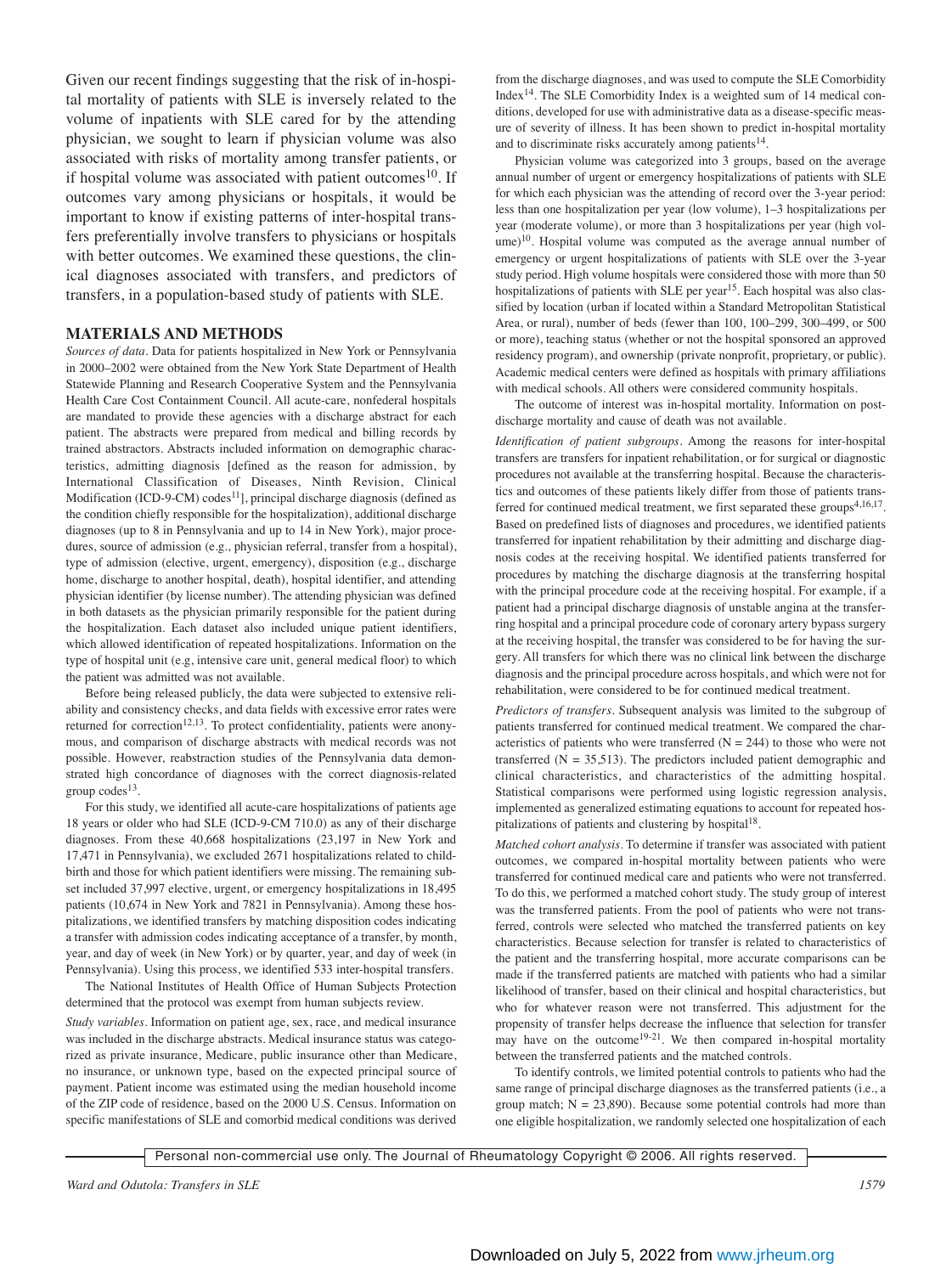potential control  $(N = 13,296)$ . Second, we used these patients and the transferred patients to develop propensity models to estimate the likelihood of inter-hospital transfer among patients with the same range of discharge diagnoses. We developed non-parsimonious logistic regression models, with transfer status as the dependent variable and patient and hospital characteristics as independent variables. We tested quadratic forms of the continuous independent variables and first-order interactions between variables to optimize prediction. Because the strength of association of some predictors was found to differ between transfers occurring early or later in the course of the hospitalization, we developed separate propensity models for patients with lengths of stay of 0, 1, or 2 days (or who were transferred in this timeframe), and those with lengths of stay greater than 2 days. The model for short lengths of stay included as independent variables patient age, race, type of admission, SLE Comorbidity Index, state, rural location, teaching status, and bed-size of the transferring hospital, and the presence of renal failure, respiratory failure, or stroke among the discharge diagnoses. The model for longer lengths of stay included as independent variables patient age, race, insurance type, type of admission, SLE Comorbidity Index, state, rural location, bed-size, and academic medical center status of the transferring hospital, and the presence of nephritis, stroke, seizures, and respiratory failure among the discharge diagnoses. Both models accurately discriminated between patients who were and those who were not transferred (c statistics of 0.84 and 0.83) and fit the data well ( $p = 0.85$  for the Hosmer-Lemeshow goodness-of-fit test for the model of short lengths of stay;  $p = 0.35$  for the model of longer lengths of stay). Using these models, we calculated a propensity score for each patient. In both the short stay and longer stay subgroups, the propensity scores stratified patients by transfer status well. Within quintiles of propensity scores, transferred patients and controls were well matched on demographic and clinical features, indicating good matching across the range of likelihood of transfer.

Third, we individually matched each transferred patient with up to 3 controls, on principal discharge diagnosis (by exact match on 3-digit ICD-9-CM code), length of stay (short or longer, as defined above), and propensity score. Matching was done using the logit of the propensity score, first to within 1/4 of a standard deviation  $(\pm 0.35 \text{ logits})$ , and successively relaxed to 1/2 of a standard deviation and then 3/4 of a standard deviation as needed to obtain matches. Using this procedure, 139 transferred patients were matched to 3 controls, 24 were matched to 2 controls, and 42 were matched to one control. Adequate matches with a similar propensity for transfer and the same discharge diagnosis and length of stay could not be found for 39 transferred patients, and these were excluded from the analysis of in-hospital mortality.

Fourth, we compared the likelihood of in-hospital mortality between the 205 transferred patients and their 507 matched controls. We used logistic regression analysis, with mortality as the dependent variable, transfer status as the independent variable of interest, and age and the SLE Comorbidity Index as covariates. This analysis was implemented using generalized estimating equations to account for the matched groups and clustering of patients by hospital. We hypothesized that outcomes of inter-hospital transfers would vary based on the characteristics of the receiving hospital or physician. Based on prior studies, we hypothesized that patients transferred to high volume physicians would have lower mortality than patients who were not transferred, and that the mortality experience of these patients would differ from that of patients transferred to physicians with less experience treating SLE. We also compared mortality by strata of receiving hospital characteristics (academic medical centers versus community hospitals; bed-size > 500 versus bed-size  $\leq 500$ , and low volume hospitals versus high volume hospitals).

All analyses were performed using SAS programs (version 8.2, Statistical Analysis Systems, Cary, NC, USA). All tests were 2-tailed, and p values less than 0.05 were considered statistically significant.

#### **RESULTS**

We identified 533 inter-hospital transfers in 490 patients. Twenty-eight patients were transferred during 2 separate hospitalizations, and 6 patients were transferred during 3 separate hospitalizations. Of the 533 transfers, 524 involved a single transfer (hospital A to hospital B), while 2 were second transfers (hospital A to hospital B to hospital C), and 7 were transfers back to the originating hospital (hospital A to hospital B to hospital A). Of these 9 second transfers, 2 were for rehabilitation, and 4 were for treatment of medical problems that developed during a rehabilitation hospitalization. For ease of interpretation, we limited subsequent analyses to the 524 single-transfer episodes (in 490 patients). SLE was the principal discharge diagnosis in 45 of the 524 transfers.

*Diagnoses associated with inter-hospital transfers.* Based on diagnosis and procedure codes, we classified 122 (23.3%) as transfers for inpatient rehabilitation, and 158 (30.1%) as transfers for procedures (Table 1). Most of the transfers for rehabilitation followed hospitalizations for orthopedic surgery, medical illnesses, or strokes. Of the 158 transfers for procedures, 150 were for cardiovascular procedures. We classified

*Table 1.* Reasons for inter-hospital transfers (N = 524).

| Reason for transfer               | N              | $\%$ |
|-----------------------------------|----------------|------|
| Rehabilitation                    | 122            | 23.3 |
| After orthopedic surgery          | 52             | 9.9  |
| After medical illness             | 37             | 7.1  |
| After stroke                      | 17             | 3.2  |
| After other surgery               | 14             | 2.7  |
| Alcohol dependence                | $\overline{c}$ | 04   |
| Procedures                        | 158            | 30.1 |
| Cardiac catheterization           | 53             | 10.1 |
| Percutaneous coronary angioplasty | 53             | 10.1 |
| Coronary artery bypass surgery    | 19             | 3.6  |
| Cardiac valve surgery             | 12             | 2.3  |
| Other cardiovascular procedures   | 13             | 2.5  |
| Other surgery                     | 8              | 1.5  |
| Continued medical care            | 244            | 46.6 |
| SLE or its complications          | 78             | 14.9 |
| <b>SLE</b>                        | 31             | 5.9  |
| Acute or chronic renal failure    | 13             | 2.5  |
| Seizures                          | 12             | 2.3  |
| Other                             | 22             | 4.2  |
| Cardiovascular disease            | 60             | 11.5 |
| Cerebrovascular accident          | 13             | 2.5  |
| Coronary artery disease           | 9              | 1.7  |
| Congestive heart failure          | 8              | 1.5  |
| Other                             | 30             | 5.8  |
| Gastrointestinal disease          | 31             | 5.9  |
| Abdominal pain                    | 8              | 1.5  |
| Pancreatitis                      | 7              | 1.3  |
| Other                             | 16             | 3.1  |
| Infection                         | 27             | 5.1  |
| Sepsis or bacteremia              | 7              | 1.3  |
| Endocarditis                      | 6              | 1.1  |
| Other                             | 14             | 2.7  |
| Pulmonary disease                 | 13             | 2.4  |
| Respiratory failure               | 7              | 1.3  |
| Other                             | 6              | 1.1  |
| Psychiatric disease               | 4              | 0.8  |
| Malignancy                        | 3              | 0.6  |
| Miscellaneous                     | 28             | 5.3  |

SLE: systemic lupus erythematosus.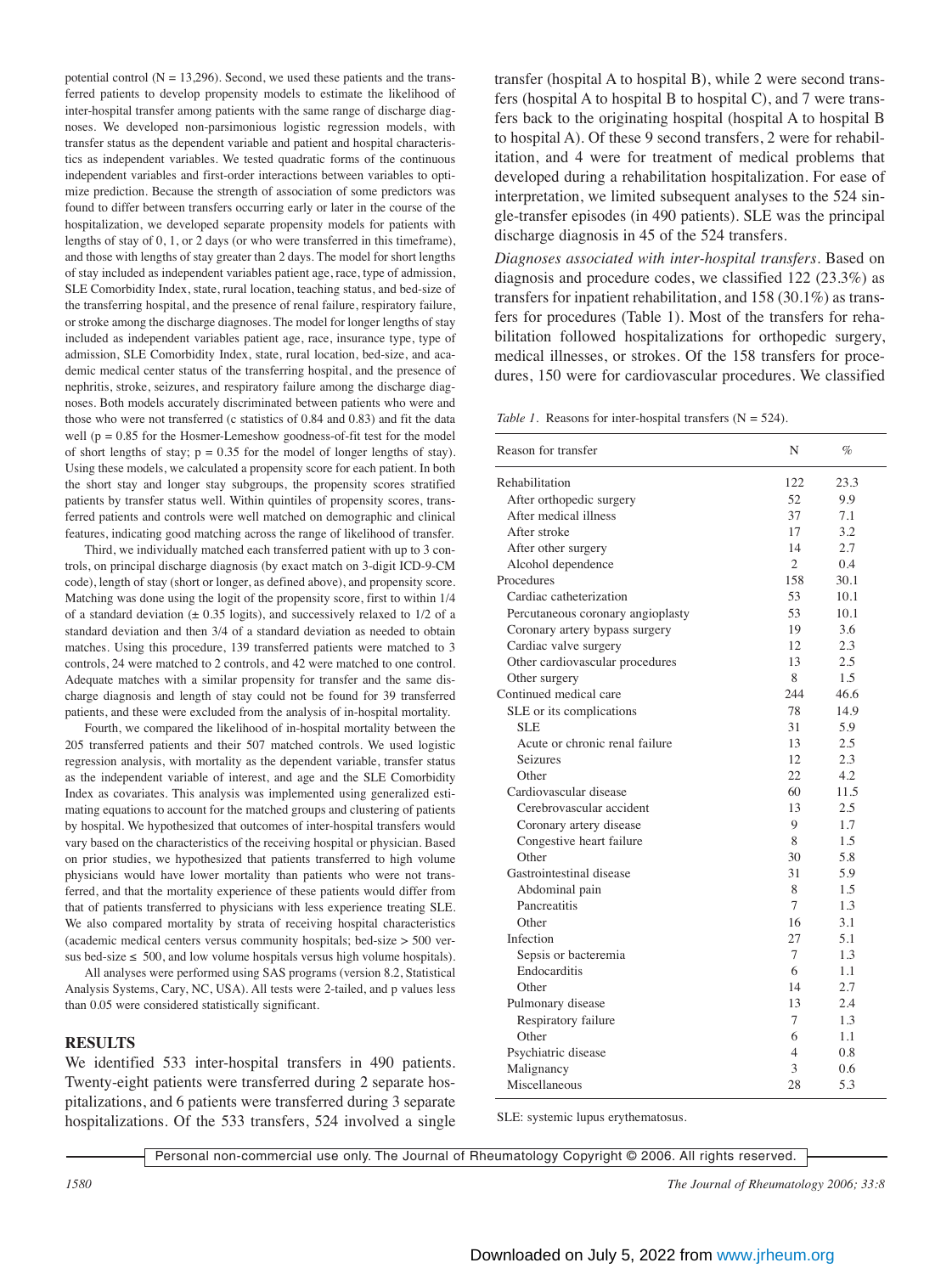the remaining 244 transfers (46.6%) as being for continued medical care. These transfers were associated with a wide variety of principal diagnoses, with only 78 transfers associated with SLE.

Patients transferred for rehabilitation were older, more commonly had elective admissions, had long lengths of stay prior to transfer, and often were transferred from larger to smaller hospitals and from teaching to non-teaching hospitals (Table 2). Patients transferred for procedures were also older, often had emergency admissions, and were transferred most often from smaller to larger hospitals and from non-teaching to teaching hospitals. There were no deaths among those

transferred for rehabilitation, and only 2.5% of patients transferred for procedures died at the receiving hospital.

Patients transferred for continued medical care were somewhat younger, and most had emergency admissions to the transferring hospital (Table 2). These patients were transferred from 149 different hospitals, and were transferred to 66 different receiving hospitals. Although the most common transfer scenario was from a smaller to a larger hospital, from a non-teaching to a teaching hospital or to an academic medical center, and from a low volume to a high volume hospital, sizable proportions of transfers also occurred between hospitals with similar SLE-related volume, between teaching hospitals,

*Table 2.* Patient demographic and transferring hospital characteristics, by category of transfer. Individual patients may be represented in more than one diagnosis category and may contribute more than one transfer within a category. Data on transfers for rehabilitation were based on 116 patients, data on transfers for procedures were based on 151 patients, and data on transfers for continued medical care were based on 232 patients. Values for age are mean ± standard deviation; values for length of stay and SLE Comorbidity Index are median (25th and 75th percentiles); all other values are N (%).

| Characteristic                               | Transfers for Rehabilitation,<br>$n = 122 \, (\%)$ | Transfers for Procedures,<br>$n = 158$ (%) | Transfers for Continued<br>Medical Care, $n = 244$ (%) |  |
|----------------------------------------------|----------------------------------------------------|--------------------------------------------|--------------------------------------------------------|--|
| Age, yrs                                     | $54.8 \pm 17.4$                                    | $56.4 \pm 12.6$                            | $45.4 \pm 15.6$                                        |  |
| Female                                       | 106(86.9)                                          | 137 (86.7)                                 | 209 (85.7)                                             |  |
| Ethnicity                                    |                                                    |                                            |                                                        |  |
| White                                        | 81 (66.4)                                          | 113(71.5)                                  | 151(61.9)                                              |  |
| <b>Black</b>                                 | 25(20.5)                                           | 32(20.2)                                   | 68 (27.8)                                              |  |
| Asian/Pacific Islander                       | 2(1.6)                                             | $\overline{0}$                             | 1(0.4)                                                 |  |
| Native American                              | $\overline{0}$                                     | 1(0.6)                                     | $\mathbf{0}$                                           |  |
| Other                                        | 6(4.9)                                             | 4(2.5)                                     | 7(2.9)                                                 |  |
| Unknown                                      | 8(6.5)                                             | 8(5.1)                                     | 17(7.0)                                                |  |
| <b>Medical Insurance</b>                     |                                                    |                                            |                                                        |  |
| Private insurance                            | 47 (38.5)                                          | 56 (35.4)                                  | 91 (37.3)                                              |  |
| Medicare                                     | 53 (43.4)                                          | 68 (43.0)                                  | 91 (37.3)                                              |  |
| Public insurance                             | 16(13.1)                                           | 17(10.8)                                   | 50(20.5)                                               |  |
| No medical insurance                         | 2(1.6)                                             | 5(3.2)                                     | 3(1.2)                                                 |  |
| Unknown insurance                            | 4(3.3)                                             | 12(7.6)                                    | 9(3.7)                                                 |  |
| Initial Admission Type                       |                                                    |                                            |                                                        |  |
| Emergency                                    | 68 (55.7)                                          | 130(82.3)                                  | 182 (74.6)                                             |  |
| Urgent                                       | 11(9.0)                                            | 20(12.7)                                   | 44 (18.0)                                              |  |
| Elective                                     | 43 (35.2)                                          | 8(5.0)                                     | 18 (7.4)                                               |  |
| Length of stay before transfer, days         | 8(5, 14)                                           | 2(1, 5)                                    | 3(1, 8)                                                |  |
| SLE Comorbidity Index                        | 2(0, 4)                                            | 3(0, 4)                                    | 2(0, 4)                                                |  |
| Rural hospital                               | 3(2.5)                                             | 26(16.5)                                   | 39 (16.0)                                              |  |
| $\text{Beds} < 100$                          | 2(1.6)                                             | 17(10.8)                                   | 13(5.3)                                                |  |
| Beds 100-299                                 | 44(36.1)                                           | 81 (51.3)                                  | 115(47.1)                                              |  |
| Beds 300-499                                 | 29(23.8)                                           | 50(31.6)                                   | 87 (35.7)                                              |  |
| Beds $\geq 500$                              | 47(38.5)                                           | 10(6.3)                                    | 29 (11.9)                                              |  |
| <b>Transfer from</b>                         |                                                    |                                            |                                                        |  |
| Smaller to larger bed category               | 16(13.1)                                           | 122(77.2)                                  | 184 (75.4)                                             |  |
| Same bed category                            | 32(26.2)                                           | 18(11.4)                                   | 32(13.1)                                               |  |
| Larger to smaller bed category               | 74 (60.7)                                          | 18 (11.4)                                  | 28 (11.5)                                              |  |
| Transfer from                                |                                                    |                                            |                                                        |  |
| Nonteaching hospital to nonteaching hospital | 41 (33.6)                                          | 26(16.5)                                   | 21(8.6)                                                |  |
| Nonteaching hospital to teaching hospital    | 10(8.2)                                            | 87 (55.0)                                  | 142 (58.2)                                             |  |
| Teaching hospital to nonteaching hospital    | 57 (46.7)                                          | 9(5.7)                                     | 9(3.7)                                                 |  |
| Teaching hospital to teaching hospital       | 14(11.5)                                           | 36(22.8)                                   | 72(29.5)                                               |  |
| Community hospital to community hospital     | 63(51.6)                                           | 79 (50)                                    | 86 (35.3)                                              |  |
| Community hospital to AMC                    | 8(6.6)                                             | 72 (45.6)                                  | 140 (57.4)                                             |  |
| AMC to community hospital                    | 45 (36.9)                                          | 4(2.5)                                     | 7(2.9)                                                 |  |
| AMC to AMC                                   | 6(4.9)                                             | 3(1.9)                                     | 11(4.5)                                                |  |

SLE: systemic lupus erythematosus. AMC: academic medical center.

Personal non-commercial use only. The Journal of Rheumatology Copyright © 2006. All rights reserved.

*Ward and Odutola: Transfers in SLE 1581*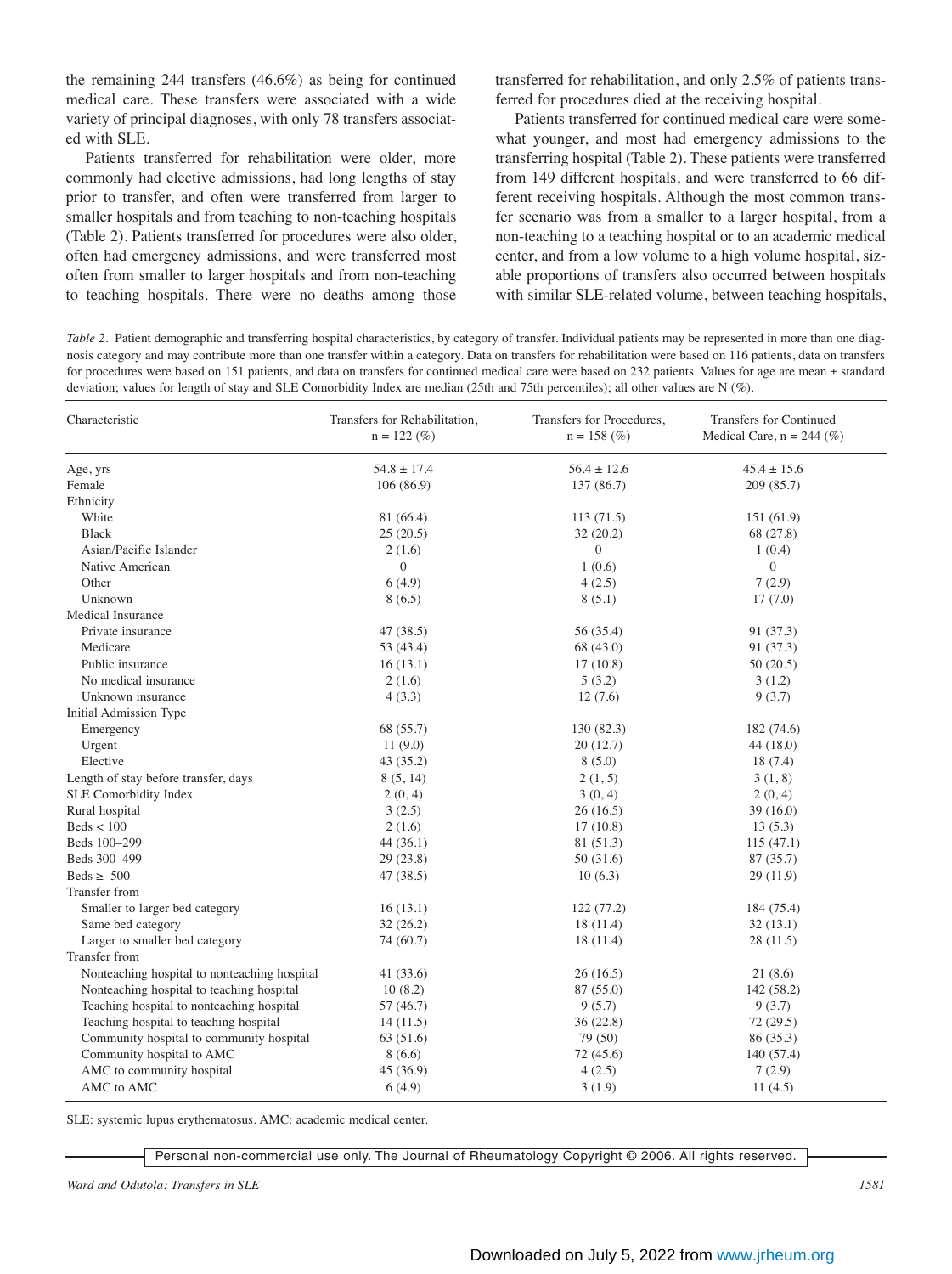and outside of academic medical centers. There was no evidence of selectivity for the SLE-related volume of the attending physician at the receiving hospital. Only 33 patients transferred for continued medical care (13.5%) had a high volume attending physician at the receiving hospital. In-hospital mortality was 15.1% among those transferred for continuing medical care.

*Predictors of inter-hospital transfers for continued medical care.* Because transfers for rehabilitation or procedures were likely prompted by these specific clinical circumstances, we limited the analysis of predictors to those transferred for continued medical care, for whom transfers might have been more discretionary. Compared to patients who were not transferred, those who were transferred were more likely to be younger, to be of an ethnicity other than Caucasian, African American or Asian/Pacific Islander, and were more severely ill, as measured by the SLE Comorbidity Index (Table 3). The

*Table 3.* Predictors of inter-hospital transfer.

likelihood of transfer was greater for those with an emergency or urgent admission, for those at rural hospitals, and for those at non-teaching, community or low volume hospitals, compared to those at teaching hospitals, academic medical centers or high volume hospitals, respectively. Transfers were also more likely among patients admitted to smaller hospitals. Transfers were less common in New York than Pennsylvania, and for those admitted to publicly owned hospitals (all of which were in New York) or proprietary hospitals, than for those at private nonprofit hospitals. Sex, medical insurance status, household income, and physician volume were not associated with the likelihood of inter-hospital transfer. In the multivariable analysis, age, ethnicity, SLE Comorbidity Index, type of admission, rural location, hospital bed-size, teaching status, state, and proprietary hospital ownership remained significantly associated with the likelihood of interhospital transfer (Table 3).

|                                                                         | Univariable |             | Multivariable |                          |            |             |
|-------------------------------------------------------------------------|-------------|-------------|---------------|--------------------------|------------|-------------|
| Predictor                                                               | <b>OR</b>   | 95% CI      | p             | <b>OR</b>                | 95% CI     | $\mathbf p$ |
| Age, per 10 yrs                                                         | 0.82        | 0.75, 0.89  | < 0.0001      | 0.69                     | 0.62, 0.76 | < 0.0001    |
| Female                                                                  | 0.82        | 0.56, 1.19  | 0.29          |                          |            |             |
| White <sup>††</sup>                                                     | 1.00        |             |               | 1.00                     |            |             |
| <b>Black</b>                                                            | 0.90        | 0.66, 1.22  | 0.48          | 0.96                     | 0.66, 1.39 | 0.83        |
| Asian/Pacific Islander                                                  | 0.32        | 0.04, 2.23  | 0.25          | 0.39                     | 0.05, 2.70 | 0.34        |
| Other ethnicity/Native American                                         | 0.33        | 0.15, 0.70  | 0.004         | 0.42                     | 0.19, 0.93 | 0.04        |
| Unknown ethnicity                                                       | 0.86        | 0.52, 1.42  | 0.57          | 1.06                     | 0.62, 1.80 | 0.83        |
| Private medical insurance <sup>††</sup>                                 | 1.00        |             |               | $\overline{\phantom{0}}$ |            |             |
| Medicare                                                                | 0.85        | 0.63, 1.14  | 0.28          | $\overline{\phantom{0}}$ |            |             |
| Public insurance                                                        | 0.93        | 0.64, 1.31  | 0.66          | $\overline{\phantom{0}}$ |            |             |
| No insurance                                                            | 0.48        | 0.16, 1.44  | 0.19          |                          |            |             |
| Unknown insurance                                                       | 0.65        | 0.17, 2.43  | 0.53          | $\overline{\phantom{0}}$ |            |             |
| Income, per \$1000                                                      | 1.00        | 0.99, 1.01  | 0.58          |                          |            |             |
| SLE Comorbidity Index (per 1 unit; range 0–46)                          | 1.16        | 1.11, 1.21  | < 0.0001      | 1.22                     | 1.16, 1.27 | < 0.0001    |
| Elective admission <sup>††</sup>                                        | 1.00        |             |               | 1.00                     |            |             |
| Urgent admission                                                        | 3.38        | 2.07, 5.51  | < 0.0001      | 2.12                     | 1.25, 3.61 | 0.006       |
| Emergency admission                                                     | 2.91        | 1.89, 4.46  | < 0.0001      | 2.60                     | 1.61, 4.18 | < 0.0001    |
| Rural hospital                                                          | 2.58        | 1.82, 3.68  | < 0.0001      | 1.75                     | 1.17, 2.60 | 0.006       |
| Bed-size                                                                |             |             |               |                          |            |             |
| $\geq 500^{++}$                                                         | 1.00        |             |               | 1.00                     |            |             |
| 300-499                                                                 | 4.55        | 2.92, 7.08  | < 0.0001      | 3.32                     | 1.97, 5.60 | < 0.0001    |
| $100 - 299$                                                             | 5.74        | 3.74, 8.79  | < 0.0001      | 3.04                     | 1.63, 5.64 | 0.0004      |
| < 100                                                                   | 7.50        | 3.82, 14.70 | < 0.0001      | 3.13                     | 1.33, 7.33 | 0.009       |
| Non-teaching hospital (vs teaching hospital)                            | 3.55        | 2.69, 4.68  | < 0.0001      | 2.19                     | 1.48, 3.23 | < 0.0001    |
| Community hospital (vs AMC)                                             | 4.96        | 3.00, 8.18  | < 0.0001      | $\ddagger$               |            |             |
| High volume hospital (vs low volume hospital)                           | 0.31        | 0.22, 0.42  | < 0.0001      | 0.74                     | 0.48, 1.14 | 0.18        |
| Attending physician volume ><br>3 SLE admissions per year <sup>††</sup> | 1.00        |             |               |                          |            |             |
| Attending physician volume<br>1-3 SLE admissions per year               | 1.22        | 0.82, 1.82  | 0.32          |                          |            |             |
| Attending physician volume < 1 SLE admission per year 1.14              |             | 0.77, 1.69  | 0.51          |                          |            |             |
| New York (vs Pennsylvania)                                              | 0.61        | 0.47, 0.80  | 0.0002        | 0.55                     | 0.41, 0.75 | < 0.0001    |
| Private nonprofit hospital <sup>††</sup>                                | 1.00        |             |               | 1.00                     |            |             |
| Proprietary hospital                                                    | 0.45        | 0.18, 1.09  | 0.08          | 0.36                     | 0.14, 0.90 | 0.03        |
| Public hospital                                                         | 0.25        | 0.09, 0.59  | 0.002         | 0.48                     | 0.19, 1.21 | 0.12        |

 $\dagger$  Not included in the multivariable analysis because all academic medical centers were teaching hospitals.  $\dagger$  Reference group. SLE: systemic lupus erythematosus; AMC: academic medical center.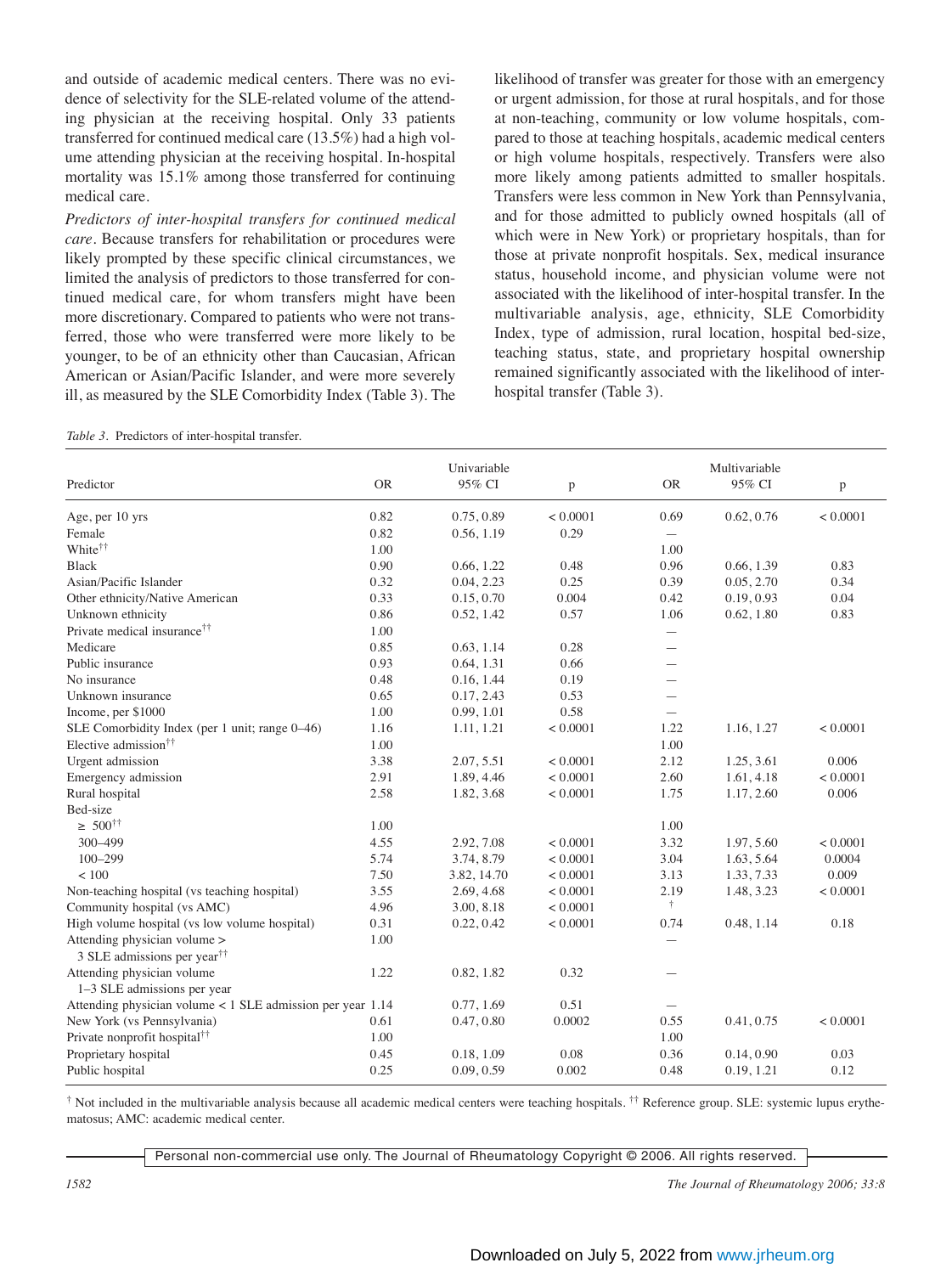Because risks for inter-hospital transfer may differ during the course of the hospitalization, we also examined separate models of predictors of transfers within the first 2 days of hospitalization, and transfers occurring after 2 days. The significant predictors were the same in the stratified analysis as in the group as a whole, and the strengths of associations were similar in both subsets, with 2 exceptions: the association of hospital bed-size with transfer was stronger in the subset with a short length of stay (adjusted odds ratio for bed-size < 100, 100–299, and 300–499 of 4.15, 4.84, and 4.40, respectively, compared to a bed-size of 500 or more) than in those with a longer length of stay (adjusted OR of 2.26, 2.05, and 2.60, respectively), and the association of type of admission with transfer was stronger in the subset with a short length of stay (adjusted OR for emergency admission 3.32, for urgent admission 3.21, compared to an elective admission) than in those with a longer length of stay (adjusted OR for emergency admission 2.37, for urgent admission 1.66). These findings indicated that inter-hospital transfers were more likely at smaller hospitals and for urgent or emergency admissions early in the course of hospitalization than later in the hospitalization, but other patient or hospital characteristics were not associated with the timing of transfer.

*Matched cohort study.* The matched cohort analysis was used to compare the likelihood of in-hospital mortality between 205 patients who were transferred and 507 matched controls. The groups were closely matched on demographic and clinical characteristics, and in features of the transferring hospital. In-hospital mortality occurred in 29 of the 205 transfer patients (14.1%) and 37 of the 507 controls (7.3%). This proportion was significantly higher in the transfer patients (adjusted OR 2.25; 95% CI 1.31, 3.85;  $p = 0.004$ ) (Figure 1). However, this association varied with the attending physician volume at the receiving hospital. Among transfer patients admitted by low or moderate volume attending physicians, the risk of mortality associated with transfer was 2.5 times higher than that of the matched controls (crude proportions 15.3% vs 7.0%; adjusted OR 2.50; 95% CI 1.42, 4.36; p = 0.002). Among those admitted by high volume attending physicians, the risk of in-hospital mortality was not statistically different from that of the matched controls, and the point estimate suggested a decreased risk of in-hospital mortality (crude proportions 4.5% vs 9.4%; adjusted OR 0.56; 95% CI 0.06, 5.12;  $p = 0.62$ ). Risks were similar between low volume and moderate volume physicians. In contrast, risks of in-hospital mortality were higher among those transferred to academic medical centers, large hospitals, and high volume hospitals, compared to those transferred to community hospitals, smaller hospitals, or low volume hospitals, respectively. Transfer patients of high volume physicians were most often admitted to hospitals that were large (77%), high volume (95%), teaching hospitals (95%), or academic medical centers (82%).

#### **DISCUSSION**

Inter-hospital transfers of patients with SLE are heterogeneous. Transfers for rehabilitation tended to involve older



*Figure 1.* Adjusted odds ratios and 95% confidence intervals for the association of inter-hospital transfer and in-hospital mortality, among all patients and in subgroups stratified by physician volume at the receiving hospital, academic medical center status of the receiving hospital, bed-size of the receiving hospital, and hospital volume. Odds ratios were adjusted for patient age and SLE Comorbidity Index, and for the matched grouping and clustering of patients by hospital. A high volume attending physician was defined as the attending physician for an average of more than 3 urgent or emergency hospitalizations per year of patients with SLE, while a low or moderate volume attending physician was the attending physician for an average of 3 or fewer patients per year. A high volume hospital was defined as one with an average of more than 50 urgent or emergency hospitalizations of patients with SLE per year.

Personal non-commercial use only. The Journal of Rheumatology Copyright © 2006. All rights reserved.

*Ward and Odutola: Transfers in SLE 1583*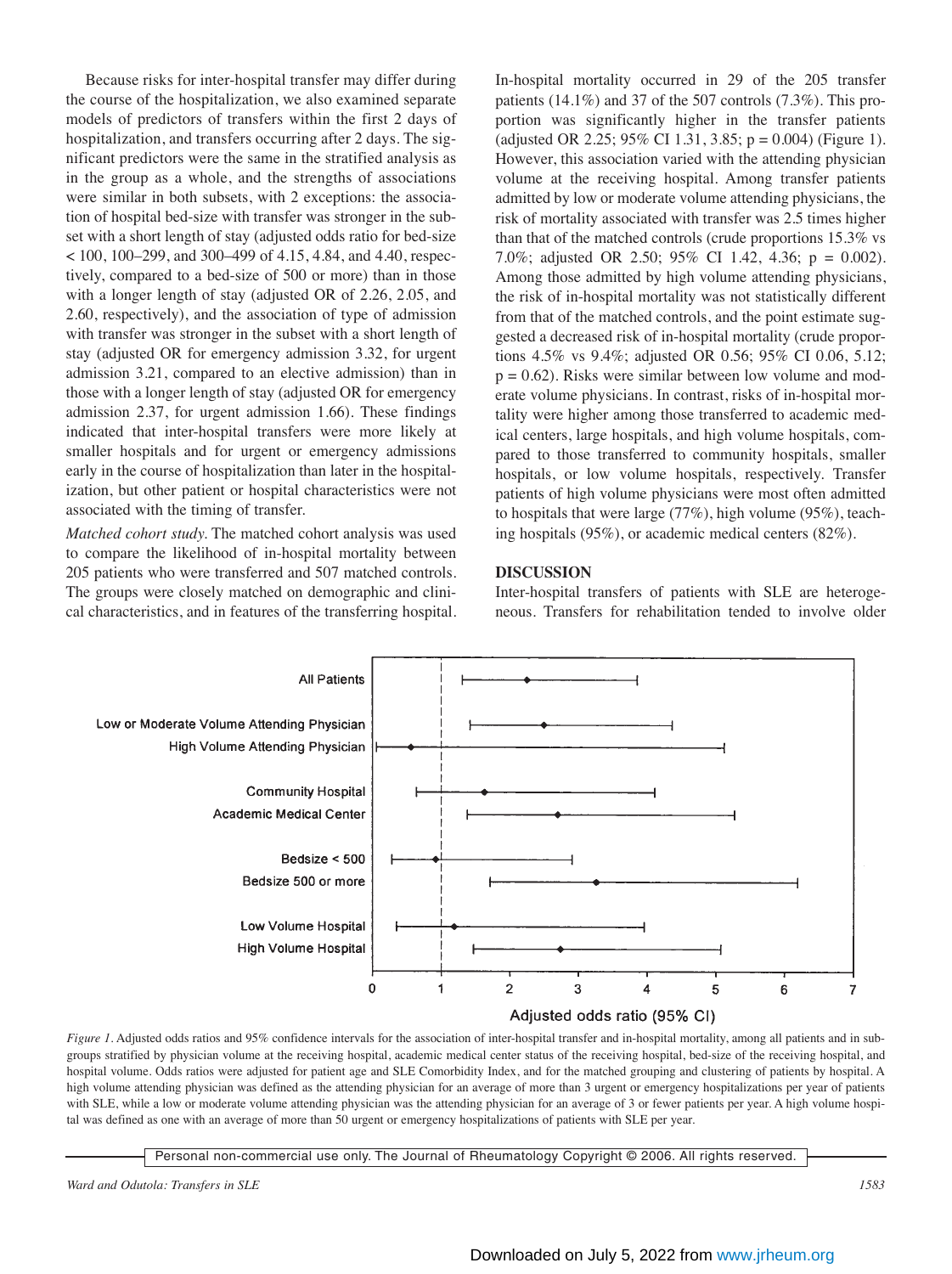patients who were often post-operative, and who moved from larger hospitals to smaller non-teaching hospitals. Transfers for procedures also tended to involve older patients, often admitted emergently with cardiovascular conditions, who moved from smaller hospitals to larger hospitals. In-hospital mortality was rare in both groups. Transfers for continued medical care tended to involve younger patients with a wide variety of diagnoses, who moved from smaller hospitals to larger teaching hospitals or academic medical centers, and had high in-hospital mortality. Ignoring heterogeneity in reasons for transfer would have confounded the analysis of predictors and outcomes of transfers<sup>16</sup>.

Differences in patient characteristics by transfer indication have been described previously. For example, while several studies have reported transfers to be more common among uninsured patients or those with public insurance, transfers after acute myocardial infarction (usually for procedures) were more common among patients with private insurance4–6,22,23. Similarly, although mortality has uniformly been found to be higher among transferred patients with medical conditions than among directly admitted patients, patients transferred for some surgical procedures tended to have lower mortality than directly admitted patients undergoing the same procedures<sup>9</sup>. This finding may reflect that the transfer patients had to be stable enough for transfer, and were possibly selected as patients who would do well with surgery. Such findings would be obscured if indications for transfer had not been differentiated.

Among patients with SLE, the most important patientrelated predictors of transfers for continued medical care were younger age and more severe illness, findings consistent with previous research in other settings<sup> $4,9,16$ </sup>. We did not find the likelihood of transfers to vary by type of medical insurance or estimated income. Several hospital characteristics were important predictors of transfers, including bed-size, rural location, and teaching status, similar to results of a previous study<sup>17</sup>. We also found transfers to occur less commonly among patients admitted to proprietary hospitals, a group that included several large teaching hospitals. Together, these findings suggest that medical indications were the primary motive for transfer for most patients, rather than economic concerns.

Patients with SLE who were transferred for continued medical care were at high risk for in-hospital mortality. Previous studies of outcomes of transfers compared the mortality of transferred patients to that of other patients at the receiving hospital7-9. Given that receiving hospitals tend to be larger teaching hospitals, using this comparison group, rather than using patients at the transferring hospital as the comparison group, may have underestimated the benefit of transfer. In our analysis, an increased risk of mortality was present for transferred patients, even in comparison to patients at the transferring hospitals. This may in part be due to interruptions in care during transfer, or delays in diagnosis or treatment that occur during the period of reevaluation at the receiving hospital, but may also reflect incomplete adjustment for severity of illness and other factors that affect mortality<sup>5,6,23</sup>.

Mortality risks after transfer were not uniform, but varied with physician volume. Patients admitted in transfer by low or moderate volume physicians had 2.5 times higher risk of mortality with transfer, compared to matched controls, while patients admitted by high volume physicians were on average 44% less likely to die after transfer. Although this decreased risk was not statistically significantly different from that of matched controls, the difference in risk between those admitted by high volume physicians and those admitted by low or moderate volume physicians was substantial. Mortality risks were higher among those transferred to large or high volume hospitals or academic medical centers, likely reflecting selective referral of severely ill patients to these centers. Patients of high volume physicians tended to have lower mortality despite often being admitted to these "high risk" hospitals. These results support our previous findings among directly admitted patients that greater SLE-related experience of the attending physician is associated with lower risks of in-hospital mortality among patients with  $SLE<sup>10</sup>$ .

The strengths of this study include the large, populationbased sample, stratification of patients by indication for transfer, use of patients at the transferring hospital as the comparison group for analysis of mortality, matching with propensity adjustment, and examination of associations of both physician and hospital characteristics with the outcomes of hospitalizations. However, the study was limited in that we relied on administrative data that had recorded a physician diagnosis of SLE rather than on classification criteria. We inferred indications for transfer from diagnosis and procedure codes. Although we used explicit decision rules for this categorization, we may have misclassified some patients. For example, some patients classified as having been transferred for procedures may have been transferred for continuing medical care. However, the nature of the procedures, the characteristics of the transferring and receiving hospitals, and the emergency nature of these admissions all favor the interpretation that the primary purpose of the transfer was to obtain the procedure. We do not know the extent to which non-medical considerations by the patient or his or her family or physicians might have influenced transfer decisions, which could affect identification of predictors of transfer. We examined only one outcome, in-hospital mortality, and did not have information on whether post-discharge mortality differed between groups. Also, we classified physicians based on their current volume of patients rather than on their career experience, and therefore may have misclassified some physicians. Finally, the statistical power of the stratified analysis of physician volume was limited because few transfer patients were admitted by high volume physicians.

The transfer patterns demonstrate the selective referral of patients for continued medical care to large teaching hospitals and academic medical centers, but not to high volume physi-